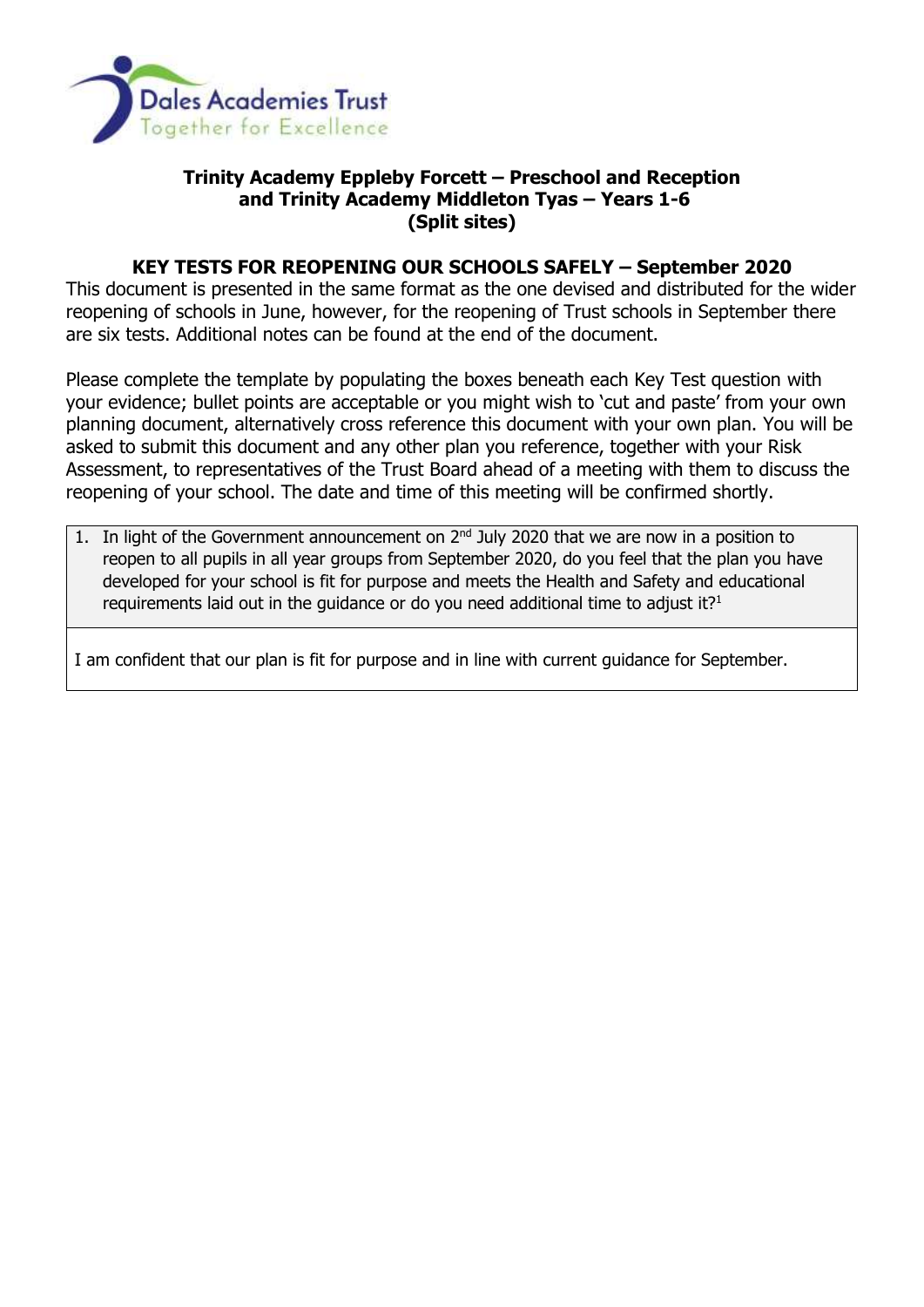

- 2. What plans have you put in place to allow for the safe return of all pupils? Please include:
	- Minimising contact and mixing across year groups
	- Social distancing during social times and start and end of the day
	- Hand washing and cleaning
	- Induction period for September of all year groups

Minimising contact and mixing across year groups We have a fixed number of class bubbles (8):

Preschool 28 children on the books – 22 places available per session Reception 21 Year 1 24 Year 2 27 Year 3 19 Year 4 29

Year 5 21

Year 6 29

Each bubble has their own designated room, where their learning will take place.

However, at lunchtime at Middleton Tyas, 2 bubbles will use the large hall – one at either end with all children from each bubble facing the same direction towards either end of the hall - as follows on a rota basis (Note: We will need to use some additional tables):

11.45-12.15pm Year 1 and Year  $2 = 51$ 12.15 – 12.45pm Year 3 and Year  $4 = 48$ 12.45 – 1.15pm Year 5 and Year  $6 = 50$ 

Each class will come in individually. Children on packed lunches will sit down straight away. Children on school dinners will collect their lunch from the hatch and then sit down.

We will also have Out Of School Clubs which take place at Eppleby Forcett in pre-school:

- a Breakfast Club Bubble from 8am Numbers TBC but usually no more than 10
- an After School Club Bubble to 5.30pm Numbers TBC but usually no more than 10

We will also have Out of School Clubs which take place at Middleton Tyas in the hall (Private provider – This is their only business):

- a Breakfast Club Bubble from 7.30pm Numbers TBC but usually no more than 10-15
- an After School Club Bubble to 6pm Numbers TBC but usually no more than 10-15

We also have 1 Bus bubble accompanied by the same TA,

(She will need to wear a face covering):

EF Bus (MT R) - 8

MT Bus (EF Yrs 1-6) - 36. There is a seating plan and children will sit in their Year group bubbles. North Yorkshire transport are responsible and have their own risk assessment. Although there are different groups and pick-ups, all of the children are classed as 1 Bus bubble. We will wipe down touch surfaces and door handles between journeys.

There will inevitably be some overlap of the bubbles, as some children are members of class, bus and out of school club bubbles and there are siblings in different bubbles too.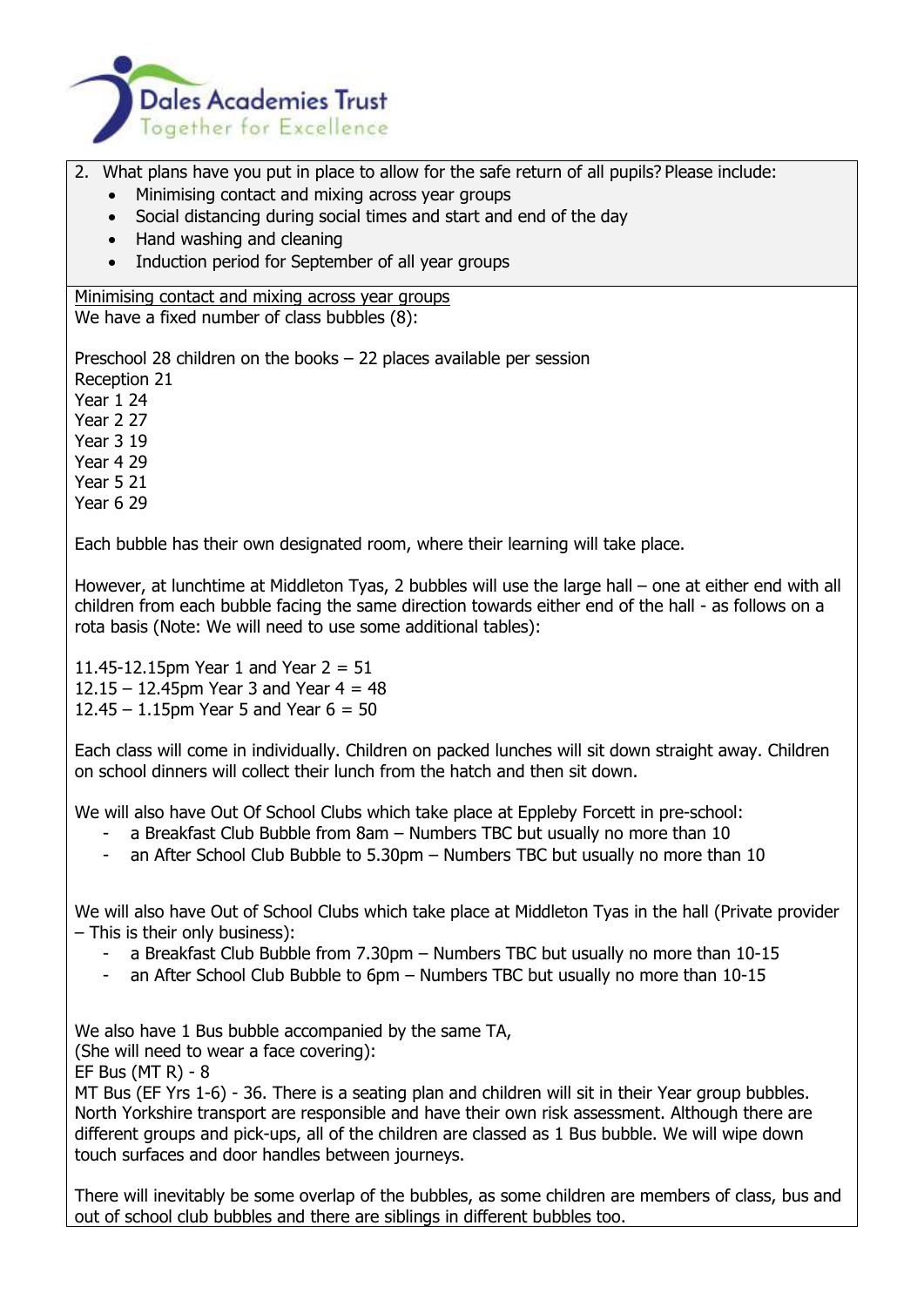

Social distancing during social times and start and end of the day Each bubble has their own designated room and outdoor area, break time, lunchtime and start/finish time.

Outdoor spaces for break and lunch: EF PS/R Own completely separate areas MT 3 zones: Y1&2 – Playground area near KS1 Y3&4 – Playground area near KS2 Y5&6 - MUGA

Drop off times Eppleby Forcett PS Own door so normal time – from 9am R Own door so normal time – from 8.50am

Middleton Tyas One-way system for parents to drop off from 8.35am for an 8.45am start New R - Parents go round to the front of the school to wait for the bus near the hall Yrs 1-6 Drop and go at own classroom doors

Collection times - Various Eppleby Forcett – Social distancing spots still in place. PS Own door so normal time 3.30pm R Own door so normal time 3pm

Middleton Tyas – Social distancing spots still in place. Gates open for parents to come on to the playground R KS1 door Y1 Own door 3.10pm Y2 KS1 door 3.10pm Y3 KS1 door 3.30 (Teachers to add a mid-afternoon break as usual hours extended) Y4 Own door 3.20pm Y5 Annexe door 3.20pm Y6 Own door 3.30 (Teachers to add a mid-afternoon break as usual hours extended)

We would allow siblings in different classes to be dropped off and picked up at the same time to avoid parents congregating on the playground!

Hand washing and cleaning

As a minimum, all children wash their hands on arrival, before and after lunch and at the end of the day. There are sinks available in every classroom and each class also has their own designated toilet provision.

Classrooms are cleaned regularly throughout the day – Gloves and cloths provided.

Induction period for September of all year groups

Teachers have been supported to include wellbeing activities and Class Dojo is already used to support behavior. Some particularly vulnerable pupils will initially attend on a part time basis – Risk assessments in place and agreed with parents.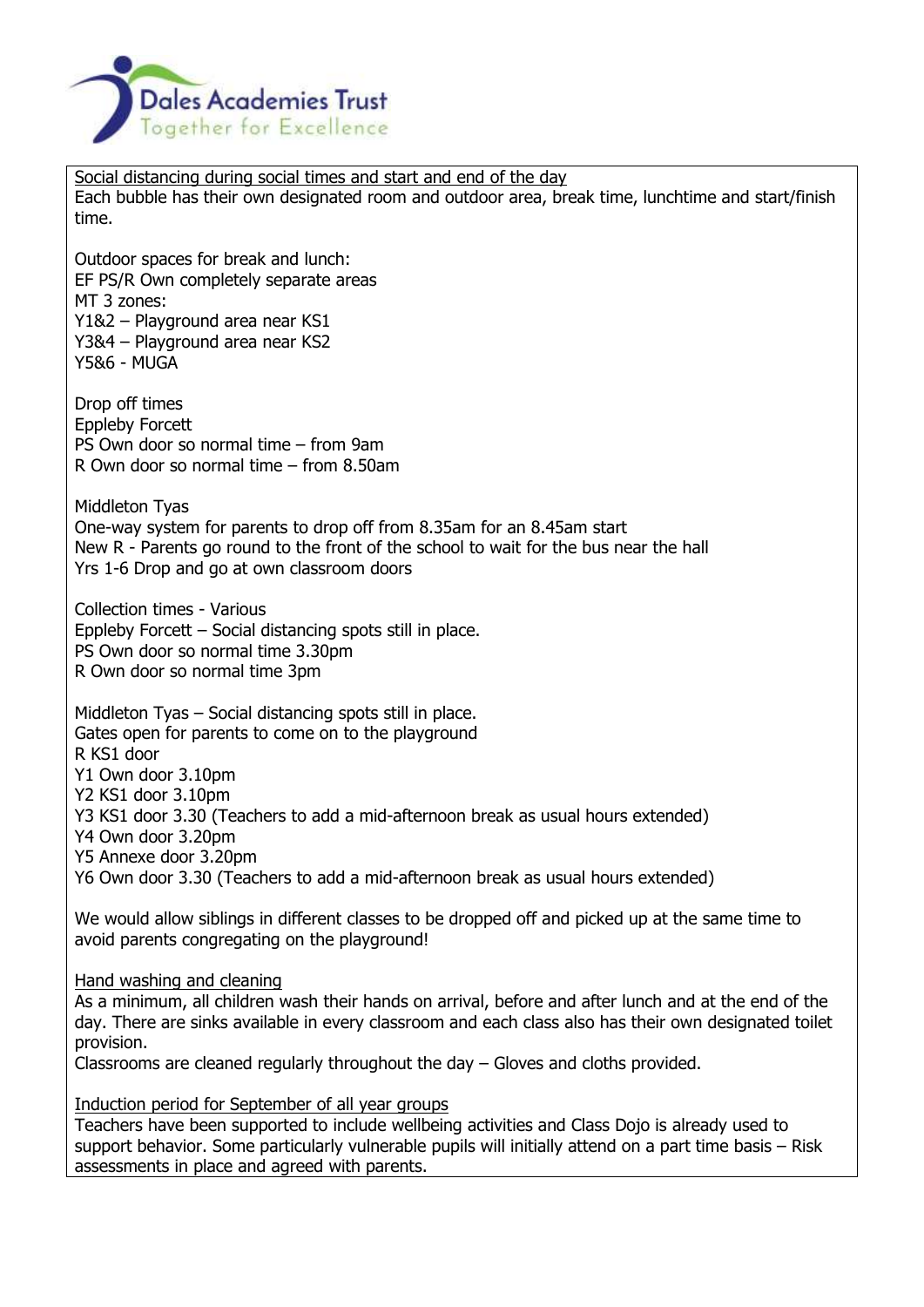

- 3. What plans have you put in place to allow for the safe return of staff? Please include:
	- Minimising contact and mixing across year groups
	- Appropriate social distancing from colleagues
	- Induction
	- Teaching capacity to meet timetabled requirements

Minimising contact and mixing across year groups

Wherever possible, each member of staff is allocated to one bubble.

There is a small amount of cross over in terms of Breakfast Club and After School Club at Eppleby and the bus bubbles.

Mrs McLean works across 2 classes on an afternoon, but knows to socially distance herself from the children.

Our Preschool TA, Mrs Owens, also works at Richmond (afternoons).

Our HLTA, Mrs Brown, also works at Richmond (1 day).

Staff guidance highlights that staff working across bubbles must be extra vigilant.

## Appropriate social distancing from colleagues

Staff are fully aware that they need to maintain 2m social distance wherever possible, but it is recognised that this is not possible in Early Years.

Induction

Staff have already attended staff meetings, on Teams, to discuss provision for September. They attended a staff meeting on Thursday 16<sup>th</sup> July (after sign-off) and received updated staff guidance and the new risk assessment 7<sup>th</sup> September.

## Teaching capacity to meet timetabled requirements

We currently have capacity to meet staffing requirements, but this will change in the event of any staff absence and bubbles would probably have to close.

- 4. What have you done to ensure your buildings are safe on day one of opening in September? Please include:
	- Risk assessments for a full student and staff cohort
	- Re-opening checks (H&S requirements)
	- Additional procurement of PPE required
	- Procedures for visitors to the academy
	- Cleaning after classroom use

Updated risk assessments in place.

All H&S checks complete.

All PPE in place and top ups ordered.

Visitors must book in advance, so contact details for track and trace in place, and have been minimised. All visitors will sign in and out using existing procedures. Clear guidance signage in place. Classrooms are cleaned regularly throughout the day – Gloves and cloths provided and bin bags tied off after lunch. NYCC County cleaning service will continue to provide the cleaning service every morning and evening.